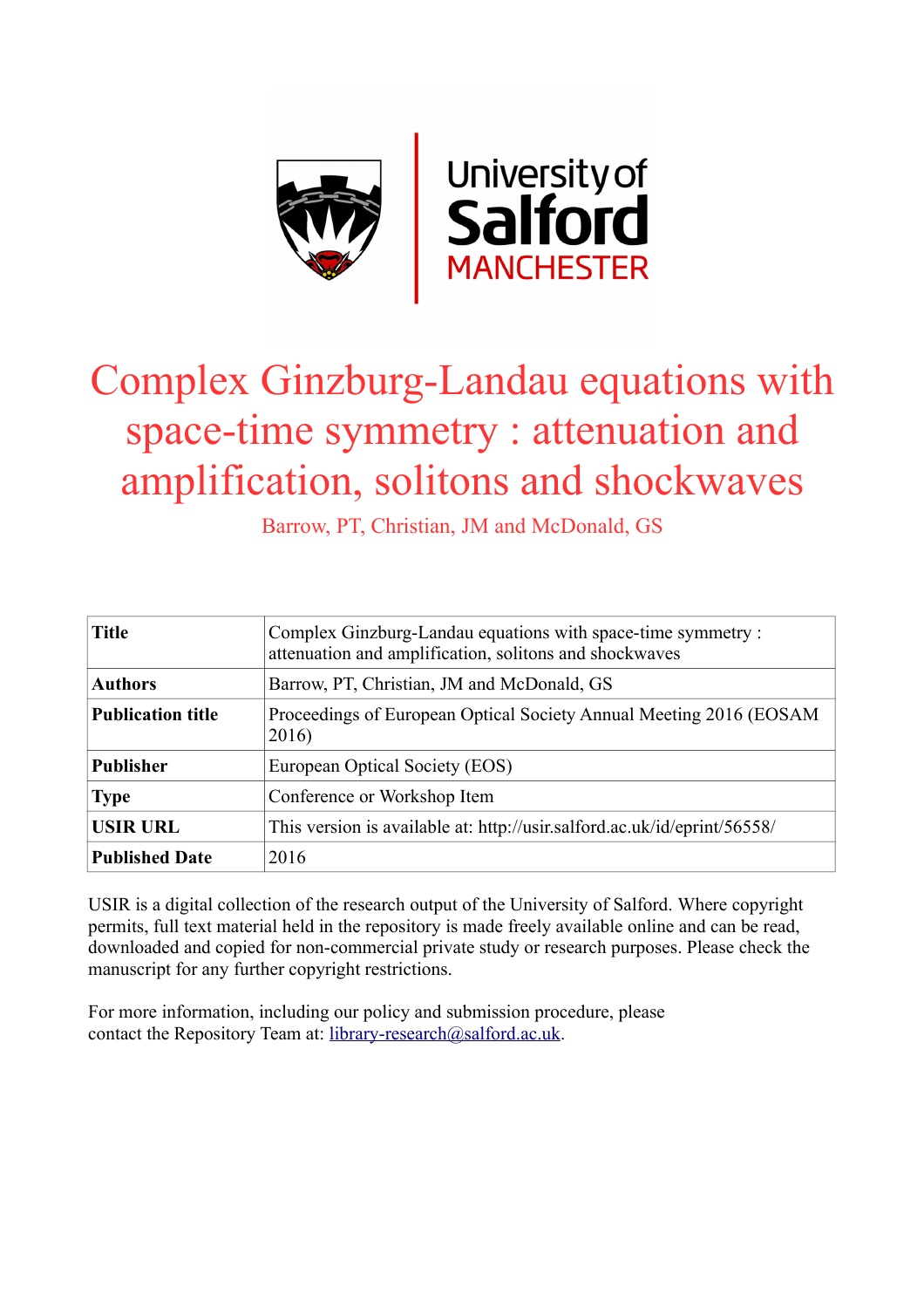## **Complex Ginzburg-Landau equations with space-time symmetry: attenuation and amplification, solitons and shockwaves**

P.T. Barrow, **J.M. Christian**, G.S. McDonald

University of Salford, Materials & Physics Research Group, Greater Manchester M5 4WT, United Kingdom **email:** j.christian@salford.ac.uk

#### **Summary**

We present an overview of our research into space-time-symmetrized complex Ginzburg-Landau equations, going beyond the traditional assumption of slowly-varying envelopes. Exact analytical solitary solutions are detailed, and their stability properties explored computationally through sets of initial-value problems.

### **Introduction:** *Ginzburg-Landau theory & instabilities*

Ginzburg-Landau (GL) models play a fundamental role as complex-amplitude equations in the arena of universal wave phenomena, describing the interplay between dispersion, diffraction, gain, and loss [1]. In nonlinear optics, they predict the emergence of stationary wavepackets (dissipative solitons) when group-velocity dispersion (GVD) is balanced by self-phase modulation, and attenuation (from two-photon absorption and gain dispersion) is compensated by amplification (typically doping the host medium with fluorescent ions) [2]. For purely-cubic nonlinearity, uniformlydistributed linear growth tends to introduce instability in the zero-amplitude state such that finite-amplitude localized waves are rendered unstable in the long term [1–4]. Inclusion of quintic effects is a route toward supressing any unphysical collapse [5].

### **Analysis:** *space-time symmetric model*

We will report on recent results for a generalization of the classic cubic-quintic GL model [5]. A mathematical formalism based on the spirit of special relativity is proposed [6], whereby the space and time coordinates, denoted by  $\zeta$  and  $\tau$ , respectively (as measured with respect to the laboratory frame), appear with equal status in the

(as measured with respect to the laboratory frame), appear with equal status in the  
governing equation for the dimensionless wave envelope *u*:  

$$
\kappa \frac{\partial^2 u}{\partial \zeta^2} + i \left( \frac{\partial u}{\partial \zeta} + \alpha \frac{\partial u}{\partial \tau} \right) + \frac{s}{2} \frac{\partial^2 u}{\partial \tau^2} + \gamma_2 |u|^2 u + \gamma_4 |u|^4 u
$$

$$
= iD \frac{\partial^2 u}{\partial \tau^2} + i \varepsilon_{\text{lin}} u - i \varepsilon_2 |u|^2 u - i \varepsilon_4 |u|^4 u.
$$
(1)

Here,  $\kappa \ll O(1)$  determines the level of spatial dispersion,  $s = \pm 1$  defines the GVD regime (+1 for anomalous, -1 for normal), and  $\alpha$  is a ratio of group velocities. Parameters  $\gamma_{2,4}$  and  $\epsilon_{2,4}$  control the intensity-dependent dispersion and losses, respectively, while gain dispersion is set by *D* and linear amplification by  $\varepsilon_{lin}$ .

Our approach is based on coordinate transformations that are directly analogous to those encountered in special relativity. Frame-of-reference considerations and Lorentz-type velocity combination rules also play key roles. Moreover, the predictions of conventional GL theory appear asymptotically by way of a limit process similar to that used for recovering Newtonian mechanics as the low-speed limit of relativity [7].